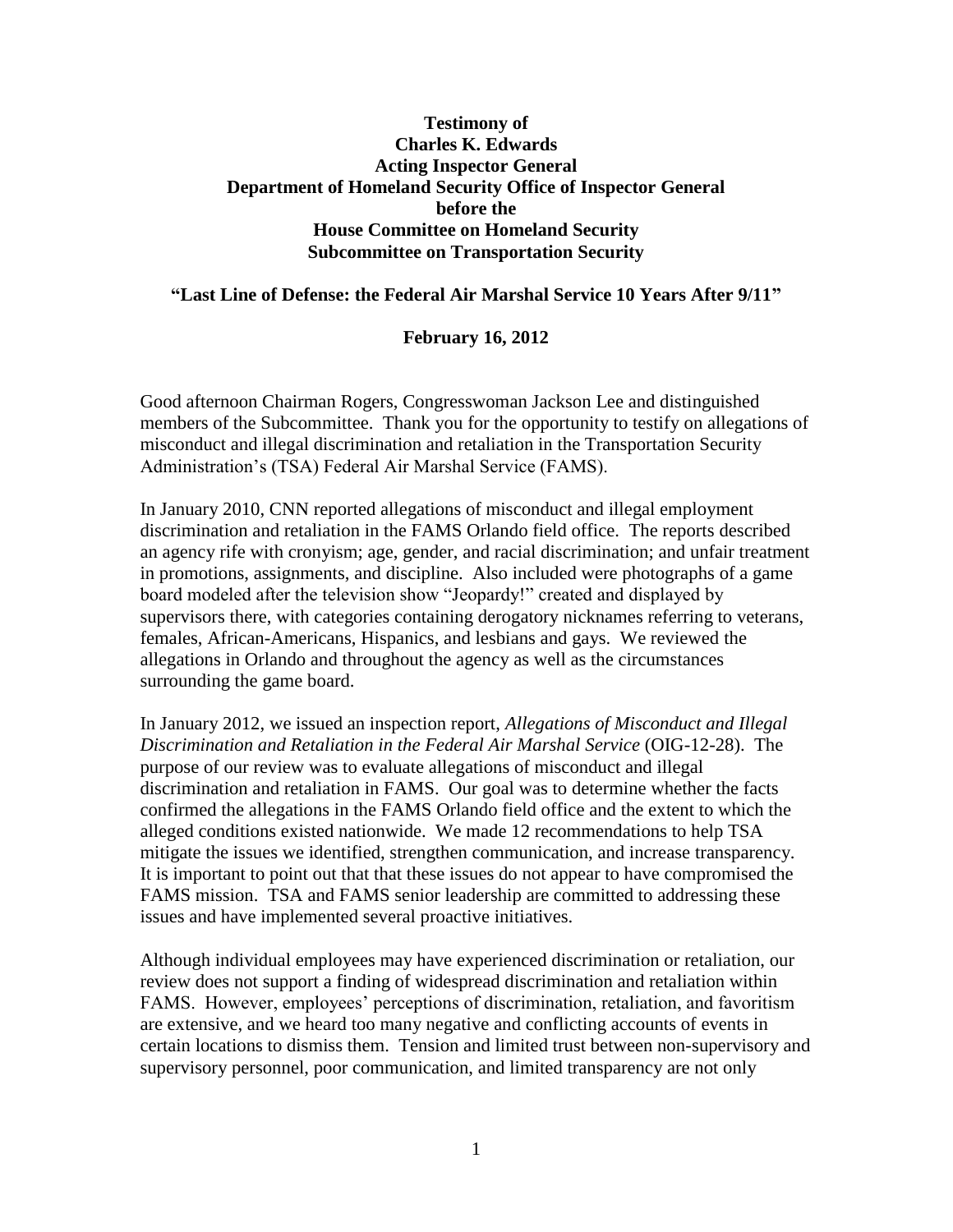damaging morale, but also are at the center of fears of retaliation and perceptions that management is mistreating its workforce.

Although we spent a great deal of time talking to non-supervisory Federal Air Marshals about their individual concerns or situations, we did not conduct investigations of their specific allegations against supervisors. Determining whether one employee retaliated or discriminated against another is a complex matter that may not be resolved until reviewed by the Equal Employment Opportunity Commission, the Merit Systems Protection Board, or a court of law. Beginning in the Orlando field office, we engaged FAMS employees at all levels and at multiple locations around the country to gain a better understanding of how the organization operates and obtain their insights into incidents that have fueled the allegations. One of our challenges was discerning the views of non-supervisory and supervisory Federal Air Marshals and FAMS' senior leadership.

We assessed the circumstances surrounding the game board styled after the television game show "Jeopardy!" and the FAMS Orlando field office's response. The game board existed in Orlando only, and was not the source of allegations of retaliation and discrimination in other field offices. The game board was created by a Supervisory Federal Air Marshal, a Federal Air Marshal, and a civilian training officer in the training office. All three of these individuals have since left FAMS. A former Federal Air Marshal who photographed the game board while it hung in the training office did not show it to members of Congress or the media until after FAMS removed him in December 2009. He said he drew a second game board, which contained more patently offensive categories, to help the congressional staff better understand the original game board's categories. Images of both game boards were distributed to several Federal Air Marshals in Orlando and Tampa. The recreated game board generated outrage, anger, and sadness.

We asked personnel in the Orlando field office how management responded to the situation. The Supervisory Air Marshal in Charge (SAC) and the Assistant Supervisory Air Marshals in Charge held a series of briefings describing the game board as an improper, sophomoric joke by training staff. Accounts of managers' attitudes while addressing the matter varied. Managers felt they had responded appropriately. Nonsupervisory Federal Air Marshals recalled being disappointed by the briefings because managers came across as insensitive for not expressing accountability, contrition, or appropriate outrage. While we were conducting our site visit, FAMS leadership met with the Orlando SAC at headquarters. In July 2010, the Orlando field office underwent some personnel changes. These included the SAC being reassigned to a position in headquarters. In August 2010, Director Bray met with the entire Orlando field office to address workforce issues. In January 2011, the former Orlando SAC retired from FAMS.

In the past several years, numerous workforce issues have undermined relationships between managers and Federal Air Marshals, created tension and mistrust within the work environment, and led to many complaints and allegations against managers. These issues spawned an "us versus them" mentality among non-managers, immediate managers, and senior managers. We noted different leadership styles and attitudes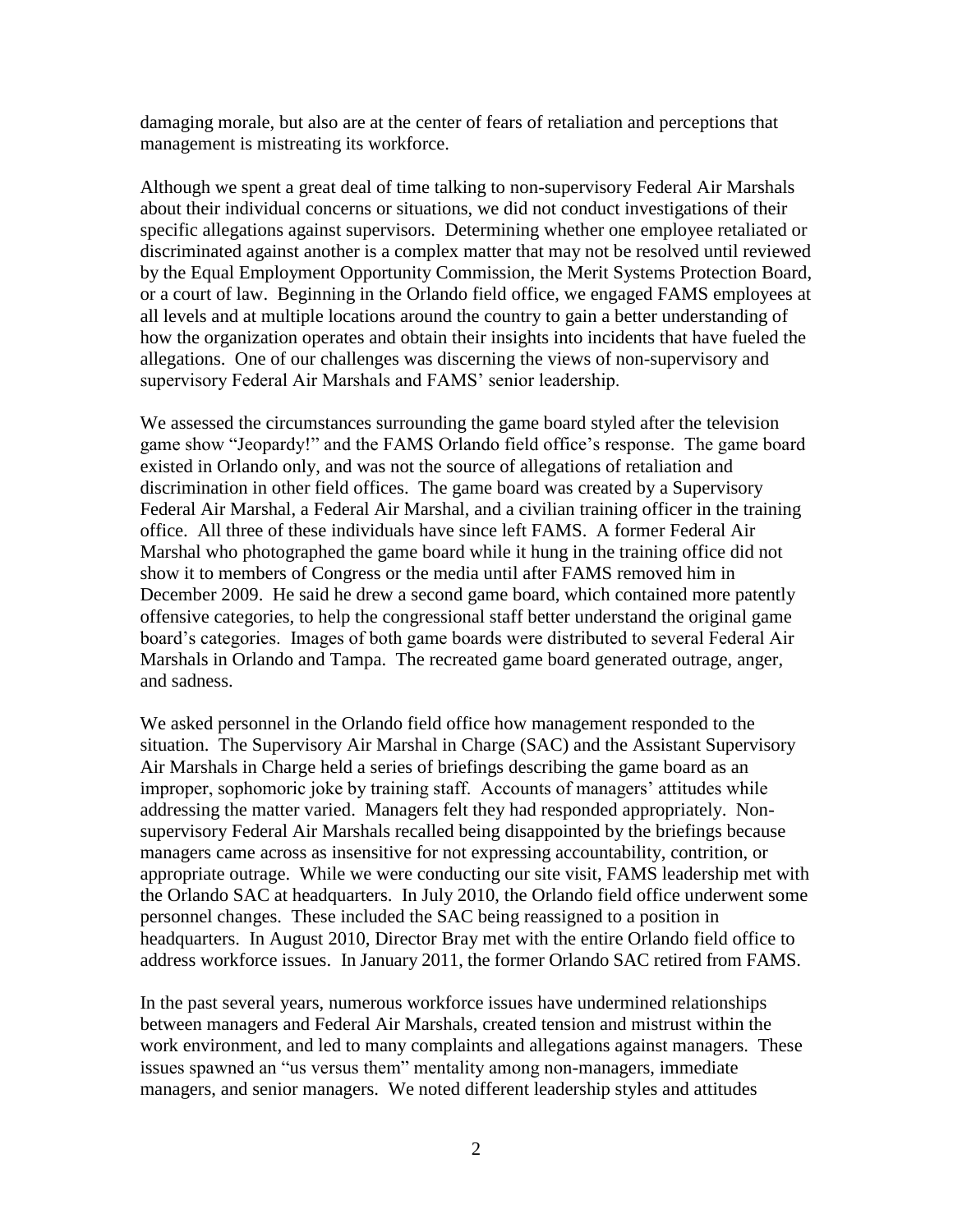among managers and supervisors in the field offices we visited, but most acknowledged that relationships could be better and said they are trying to improve communication with the workforce to address these issues. At the same time, many Federal Air Marshals seemed unwilling or unable to adapt to changes or recognize that senior management has made efforts to address work-life issues brought to their attention. The inability of both supervisors and Federal Air Marshals to "let go" of past incidents that were previously addressed was a recurring theme during our review.

We identified other numerous factors that contributed to strained relations and became the basis for many allegations of management misconduct. Due to the nature of the agency's mission, Federal Air Marshals have limited interaction with their supervisors. Evaluating Federal Air Marshals based on such limited interaction is difficult and may lead to disagreements. We noted inconsistency and the need for greater transparency and expediency in the agency's handling of employee misconduct. Discipline was perceived as unfair, inconsistently applied, not at the appropriate severity level for the offense, and as being used for retaliatory purposes. Everyone agreed the process takes too long. In addition, several other operational and administrative aspects of FAMS, such as how it administers ground-based assignments, promotions, and restriction from flying international missions, need more clarity.

We also conducted a survey of the FAMS workforce. Approximately 50% of the workforce completed the survey. The survey results echoed what we observed during our site visits. One-quarter of respondents feel they have been discriminated against, 47% of respondents fear retaliation, and 55% believe favoritism is tolerated. The survey also revealed that most, but not all, supervisors disagree with non-supervisory Federal Air Marshals' perceptions of these issues. Negative perceptions are also prevalent regarding discipline and favoritism, even among managers and respondents who do not believe they are victims of discrimination, retaliation, or unfavorable treatment. Employees who fear retaliation are also less likely to report misconduct or illegal activity.

These issues do not appear to have compromised the FAMS mission. Despite the concerns expressed in field offices, 76% of survey respondents either agreed or strongly agreed that the people they work with cooperate to get the job done. However, these allegations add unnecessary distraction at all levels at a time when mission tempo is high and many in the agency are becoming increasingly concerned about workforce burnout and fatigue.

Management has been addressing workforce issues for several years, and continues to address them. Initiatives include the creation of the SAC Advisory Council, FAMS Advisory Council, and several working groups. In addition, all-hands meetings were held to discuss and identify workplace issues, develop recommended courses of action, and designate committees to plan for implementation of the agreed course of action based on operational requirements. These initiatives have provided useful forums for increasing communication and collaboration between senior leadership and the workforce, particularly the field offices, and addressing workplace issues. To promote a common culture within FAMS and address the "us versus them" perceptions, the Director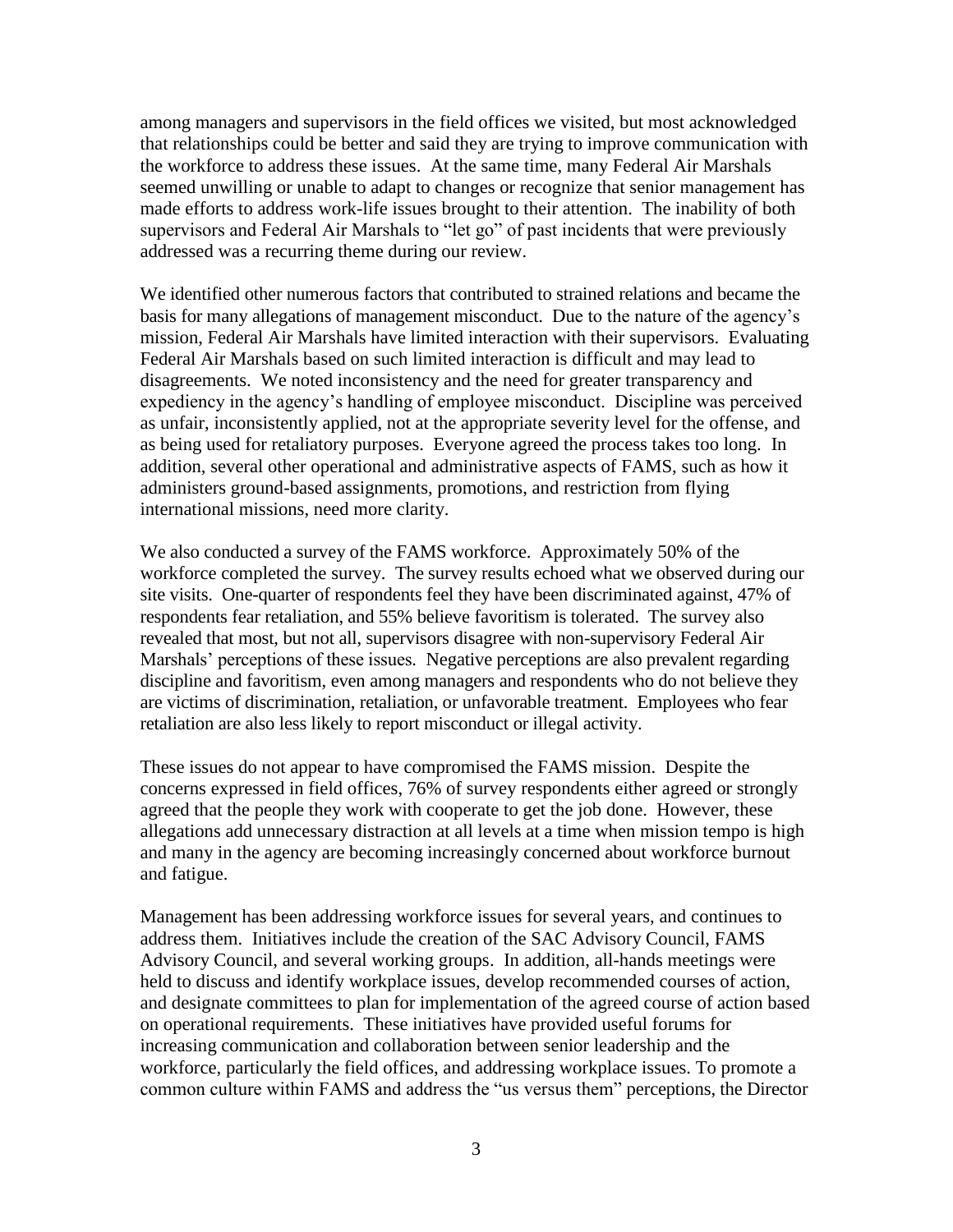accepted and implemented many of the FAMS Advisory Council's recommendations. In addition, the Director met with headquarters personnel to discuss changing the cultural mindset at all levels of the organization from one of a top-down management structure to one of solving problems for Federal Air Marshals who protect flights worldwide every day.

The report contained 12 recommendations aimed at strengthening communication, increasing transparency, and mitigating the issues identified in our review. TSA concurred with the recommendations. We recommended that TSA:

- identify other means to obtain information on Federal Air Marshals' performance that could assist supervisors when preparing evaluations;
- provide guidance regarding the types of incidents FAMS should and should not report to the Office of Inspection in an incident tracking report;
- provide additional guidance and clarification regarding employee ineligibility for favorable personnel actions when there is a pending disciplinary matter that spans performance cycles;
- provide guidance and clarification regarding how long prior corrective or discipline actions should be considered and for which types of incidents;
- develop a comprehensive system to track all stages of the discipline process;
- establish additional guidelines that set forth selection criteria for Federal Air Marshal ground-based positions;
- provide additional guidance and clarification for awards and in-position increases, including whether they can be rotated among staff and given to the same employee in back-to-back years, and to what extent managers should consider discipline issues;
- evaluate whether FAMS should remove specific limits on the number of Senior Federal Air Marshals allowed in each office and establish eligibility criteria for designation as a Senior Federal Air Marshal based on specific mission and lengthof-service achievements, in addition to the performance requirements already in place;
- communicate specific application criteria to all J-band promotion applicants at the beginning of each promotion cycle;
- review evaluation and assessment procedures for the J-band promotion process and revise as necessary to ensure that certification lists contain the best qualified candidates;
- develop guidelines to define when Federal Air Marshals can be removed from international flight schedules, including what performance and conduct issues can cause a Federal Air Marshal to be removed and the duration of the restriction; and
- create and implement an action plan to address workplace issues identified in our survey.

The Office of Inspector General looks forward to continuing to work with the Department to identify ways to strengthen communication and increase transparency through our audit and inspection work.